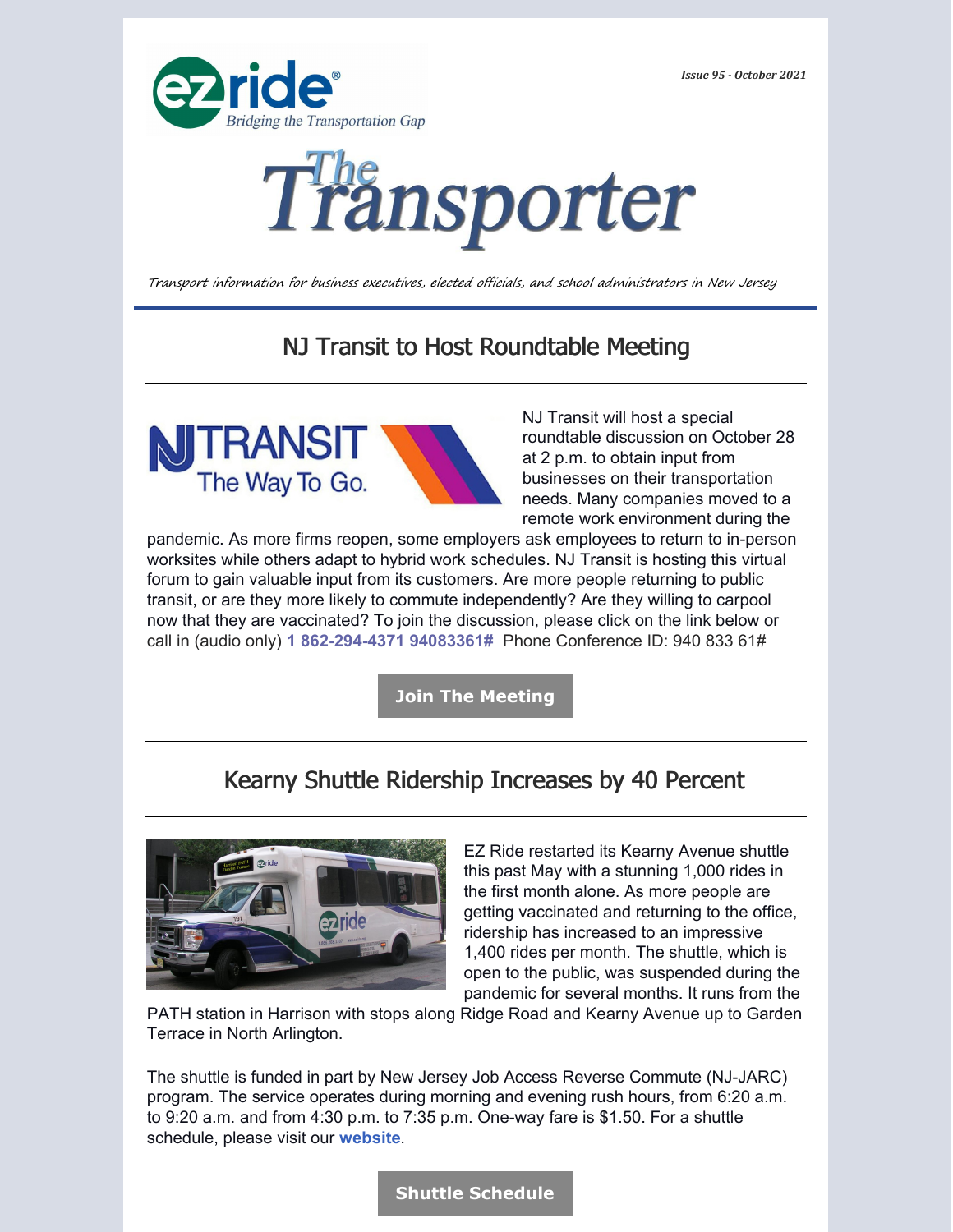# EZ Ride Annual Event Celebrates Our Champions



On October 19, our annual recognition event "Champions for Change" brought many people together via Zoom to share success stories of Safe Routes to School award winners and also recognized the Outstanding Transportation Programs sponsored by our partners . These champions have implemented transportation programs and services to make a difference in the quality of life in our communities. New Jersey Department of Environmental Protection Assistant Commissioner Paul Baldauf shared his thoughts on transportation as the keynote speaker for the event. The virtual event featured videos of all of our winners and inspiring presentations by Michael Vieira, Essex County

Director of Special Transportation Services, O.C.E.A.N. Inc. President & C.E.O. Channell Wilkins, Paterson Superintendent Eileen Shafer and Deputy Superintendent Susana Peron, and Caldwell Police Sgt. Michael Pellegrino. For information on the event, please visit ou[r](https://ezride.org/event/ez-ride-annual-recognition-event-champions-of-change-october-19-2021/) **[website.](https://ezride.org/event/ez-ride-annual-recognition-event-champions-of-change-october-19-2021/)**

**[Annual](https://ezride.org/event/ez-ride-annual-recognition-event-champions-of-change-october-19-2021/) Event 2021**

## Complete Streets Promote Safety



Complete Streets Policies, which encourage the development of walkable communities, can also improve community safety by reducing pedestrian crashes, encouraging walking and biking, and reducing traffic congestion and air pollution.

Complete Streets are designed to enable the safety and support all users, including walkers and bikers. They often feature high visibility

crosswalks, bike lanes, curb extensions, and raised medians, all of which can reduce incidents of pedestrian crashes.

Walkable communities can improve the quality of life for residents by developing a sense of community and can make it easier for residents to access schools, parks, businesses, and retail locations. And we can assist with your community goals. If your community is interested in enacting a Complete Streets Policy, please contact Lisa Lee at (201) 939- 4242 ext. 123 or **[llee@ezride.org](mailto:llee@ezride.org)**.

**[Bike/Pedestrian](https://ezride.org/transportation/bikepedestrian-program/) Program**

# New Jersey Safe Passing Law Improves Safety for Walkers & **Cyclists**

Drivers must follow new guidelines on how to pass walkers, bicyclists, and scooters on the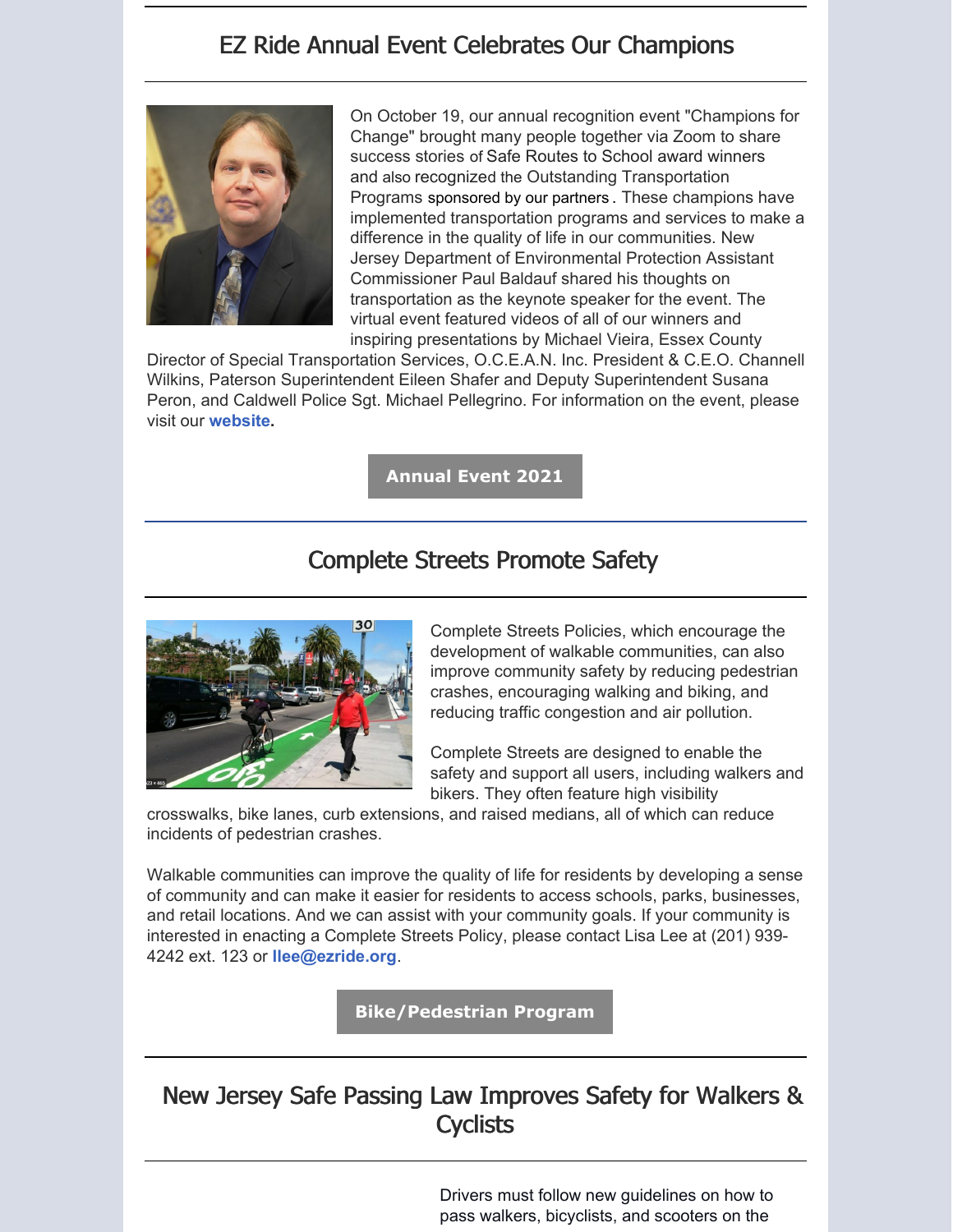

road now that the *New Jersey Safe [Passing](https://www.nj.com/news/2021/08/drivers-must-now-move-over-when-passing-people-walking-and-on-bikes.html?outputType=amp) Law* has been enacted.

On August 5, Gov. Phil Murphy signed the NJ Safe Passing Law, which requires drivers to slow down and approach walkers, scooters, and bicyclists with "due caution" offering plenty of space while passing them.

The New Jersey Safe Passing Law mandates the following:

- If possible, the driver must move over one lane if it's safe to do so.
- If moving over one lane isn't possible or safe, the driver should leave a reasonable, safe distance of at least four feet when approaching walkers, bicyclists, and scooters until they pass safely.
- If these options are not possible, the driver must reduce their speed to 25 mph and be prepared to stop.
- Violation of the NJ Safe Passing Law will result in a \$500 fine and 2 motor vehicle points added to their driving record.

**NJ Safe [Passing](https://www.nj.com/news/2021/08/drivers-must-now-move-over-when-passing-people-walking-and-on-bikes.html?outputType=amp) Law**

#### EPA School Bus Rebate Applications Now Available



The New Jersey State Department of Environmental Protection has announced special funding as part of the EPA's 2021 School Bus Rebate Program. There are two particular school rebate programs offered for public school districts with a deadline of November 5, 2021.

#### **The 2021 American Rescue Plan (ARP) Electric School Bus Rebates for Underserved School**

**Districts** is a \$7 million program to exclusively fund the replacement of old diesel school buses with new electric school buses for underserved school districts, tribal schools, and private fleets serving those schools. The new program offers \$300,000 per bus for up to four electric school bus replacements for applicants selected through a lottery system. A list of eligible school districts is available on the 2021 ARP Electric School Bus Rebates website. Please check the list to see if your district qualifies for funding. For applications and information, visit the **EPA [website](https://www.epa.gov/dera/2021-american-rescue-plan-arp-electric-school-bus-rebates)**.

**The 2021 DERA School Bus Rebate Program** has a new round of \$10 million funding available. The program provides funding to replace old diesel school buses with new electric, propane, CNG, diesel, or gasoline school buses. Regional, state, or tribal agencies, including public school districts and municipalities, tribal schools, and private fleets serving those schools are eligible for rebates through a lottery process for \$20,000 to \$65,000 per bus depending on the fuel type of the replacement bus. For applications and information, please visit the **EPA [website](https://www.epa.gov/dera/rebates)**.

**Program [Comparison](https://www.epa.gov/dera/2021-american-rescue-plan-arp-electric-school-bus-rebates?utm_medium=email&utm_source=govdelivery#arp_dera) Chart**

## **Asbury Park Press Prints EZ Ride Op-ed**